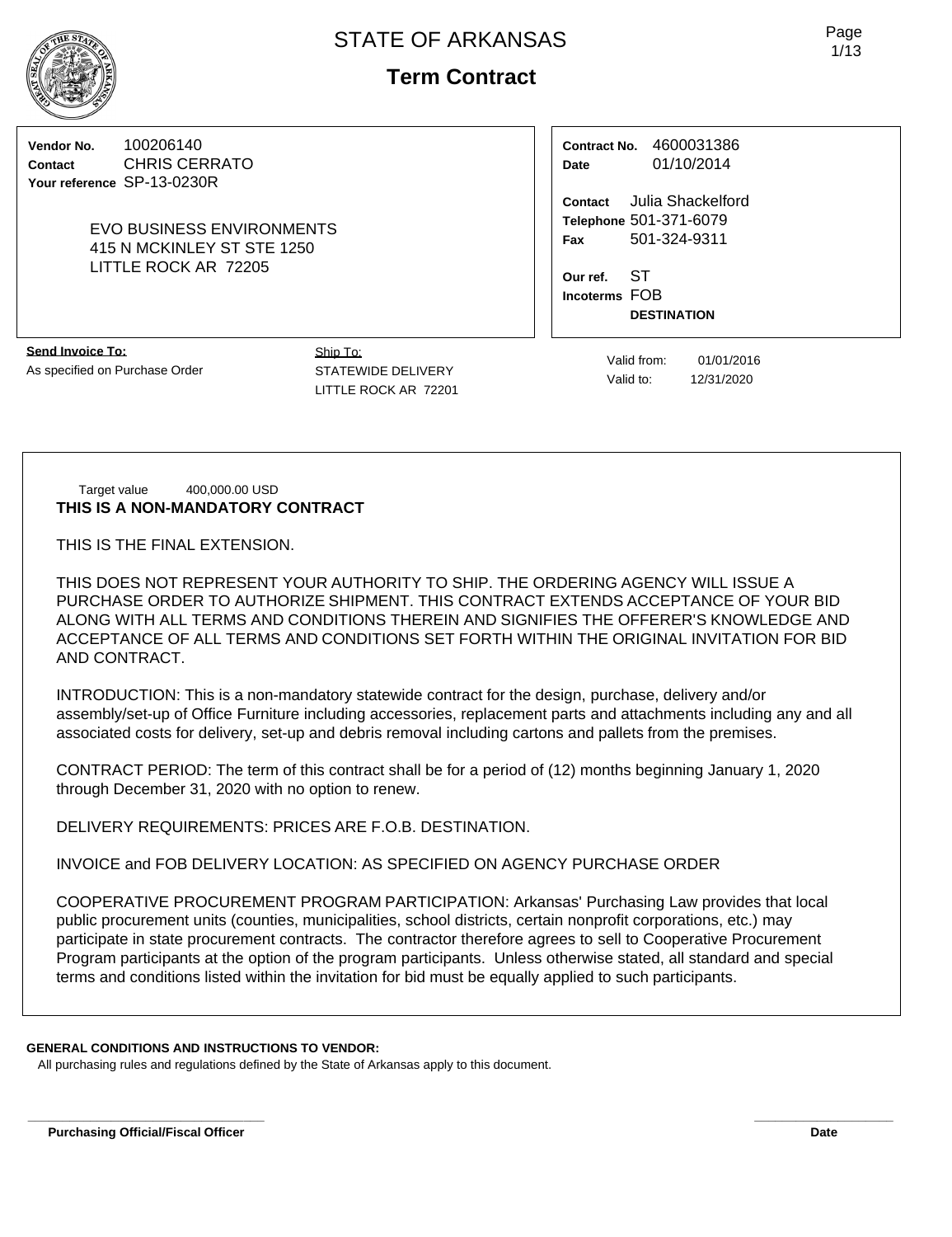

**Vendor No.** 100206140 **Contact** CHRIS CERRATO **Your reference** SP-13-0230R

**Contract No.** 4600031386 **Date** 01/10/2014 **Our reference** ST

| Item | <b>Material/Description</b>                         | <b>Target QtyUM</b> |          | <b>Unit Price</b> | <b>Amount</b> |
|------|-----------------------------------------------------|---------------------|----------|-------------------|---------------|
| 0001 | 10131663<br>TABLE SCHOOL CAFETERIA                  | 3,000.00            | Lump Sum | 1.00              | \$3,000.00    |
| 0002 | 10131672<br><b>CHAIR CAFETERIA</b>                  | 3,000.00            | Lump Sum | 1.00              | \$3,000.00    |
| 0003 | 10131626<br><b>BED/BUNK DORMITORY/HOSPITALITY</b>   | 3,000.00            | Lump Sum | 1.00              | \$3,000.00    |
| 0004 | 10131627<br><b>DESK DORMITORY/HOSPITALITY</b>       | 3,000.00            | Lump Sum | 1.00              | \$3,000.00    |
| 0005 | 10131628<br>WARDROBE/STORAGE DORMITORY/HOSPITALITY  | 3,000.00            | Lump Sum | 1.00              | \$3,000.00    |
| 0006 | 10131666<br>SHELVING FILING HIGH DENSITY            | 3,000.00            | Lump Sum | 1.00              | \$3,000.00    |
| 0007 | 10131667<br>FILING LATERAL/VERTICAL                 | 5,000.00            | Lump Sum | 1.00              | \$5,000.00    |
| 0008 | 10131668<br>FILING MOVABLE ISLE/ROTARY              | 3,000.00            | Lump Sum | 1.00              | \$3,000.00    |
| 0009 | 10131676<br>ACCESSORIES FREESTANDING CASEGOODS      | 3,000.00            | Lump Sum | 1.00              | \$3,000.00    |
| 0010 | 10131677<br>DESK FREESTANDING CASEGOODS             | 5,000.00            | Lump Sum | 1.00              | \$5,000.00    |
| 0011 | 10131678<br>SHELVING FREESTANDING CASEGOODS         | 3,000.00            | Lump Sum | 1.00              | \$3,000.00    |
| 0012 | 10131679<br>TABLE FREESTANDING CASEGOODS CONF/TRAIN | 5,000.00            | Lump Sum | 1.00              | \$5,000.00    |
| 0013 | 10131669<br>SHELVING/BOOK CARTS LIBRARY             | 5,000.00            | Lump Sum | 1.00              | \$5,000.00    |

**GENERAL CONDITIONS AND INSTRUCTIONS TO VENDOR:**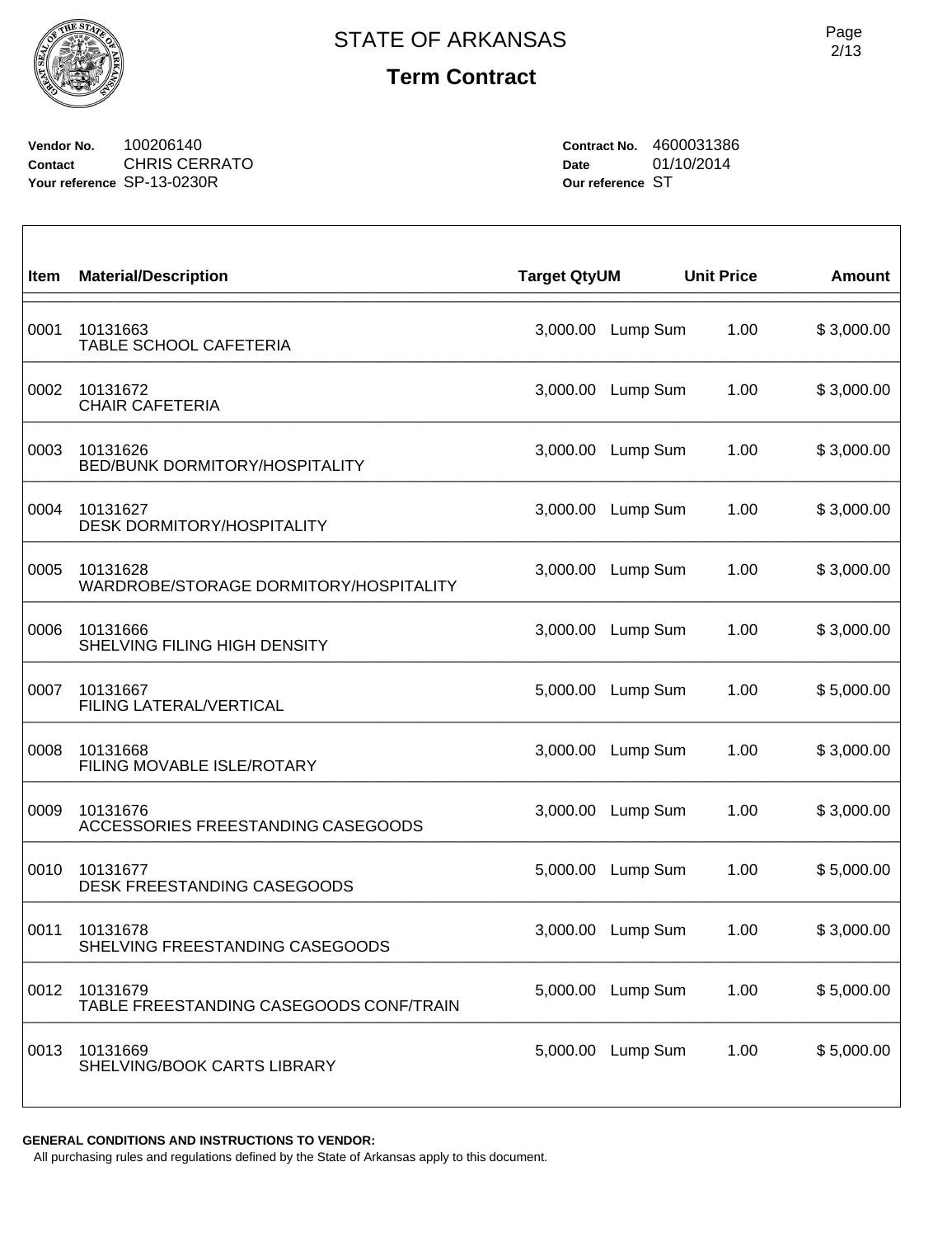

**Vendor No.** 100206140 **Contact** CHRIS CERRATO **Your reference** SP-13-0230R

**Contract No.** 4600031386 **Date** 01/10/2014 **Our reference** ST

| Item | <b>Material/Description</b>                  | <b>Target QtyUM</b> |                   | <b>Unit Price</b> | <b>Amount</b> |
|------|----------------------------------------------|---------------------|-------------------|-------------------|---------------|
| 0014 | 10131670<br><b>CARREL STUDY LIBRARY</b>      | 3,000.00            | Lump Sum          | 1.00              | \$3,000.00    |
| 0015 | 10131671<br><b>TABLE/CHAIR LIBRARY</b>       |                     | 5,000.00 Lump Sum | 1.00              | \$5,000.00    |
| 0016 | 10131673<br>ACCESSORIES LOUNGE/RECEPTION     |                     | 1,000.00 Lump Sum | 1.00              | \$1,000.00    |
| 0017 | 10131674<br><b>SEATING LOUNGE/RECEPTION</b>  | 10,000.00           | Lump Sum          | 1.00              | \$10,000.00   |
| 0018 | 10131675<br><b>TABLE LOUNGE/RECEPTION</b>    | 10,000.00           | Lump Sum          | 1.00              | \$10,000.00   |
| 0019 | 10131629<br><b>DESK SCHOOL ADMIN/TEACHER</b> | 3,000.00            | Lump Sum          | 1.00              | \$3,000.00    |
| 0020 | 10131660<br><b>DESK SCHOOL STUDENT</b>       |                     | 3,000.00 Lump Sum | 1.00              | \$3,000.00    |
| 0021 | 10131662<br>TABLE SCHOOL CLASSROOM ACTIVITY  | 3,000.00            | Lump Sum          | 1.00              | \$3,000.00    |
| 0022 | 10131664<br>FURNITURE SCHOOL LAB/SCIENCE     | 3,000.00            | Lump Sum          | 1.00              | \$3,000.00    |
| 0023 | 10131665<br>SEATING SCHOOL                   | 3,000.00            | Lump Sum          | 1.00              | \$3,000.00    |
| 0024 | 10131680<br><b>SEATING ERGO/TASK</b>         | 10,000.00           | Lump Sum          | 1.00              | \$10,000.00   |
| 0025 | 10131681<br>SEATING EXECUTIVE/MANAGEMENT     |                     | 1,000.00 Lump Sum | 1.00              | \$1,000.00    |
| 0026 | 10131682<br>SEATING FIXED/RAIL AUDITORIUM    | 1,000.00            | Lump Sum          | 1.00              | \$1,000.00    |
| 0027 | 10131683<br><b>SEATING SIDE/STACK</b>        | 5,000.00            | Lump Sum          | 1.00              | \$5,000.00    |

**GENERAL CONDITIONS AND INSTRUCTIONS TO VENDOR:**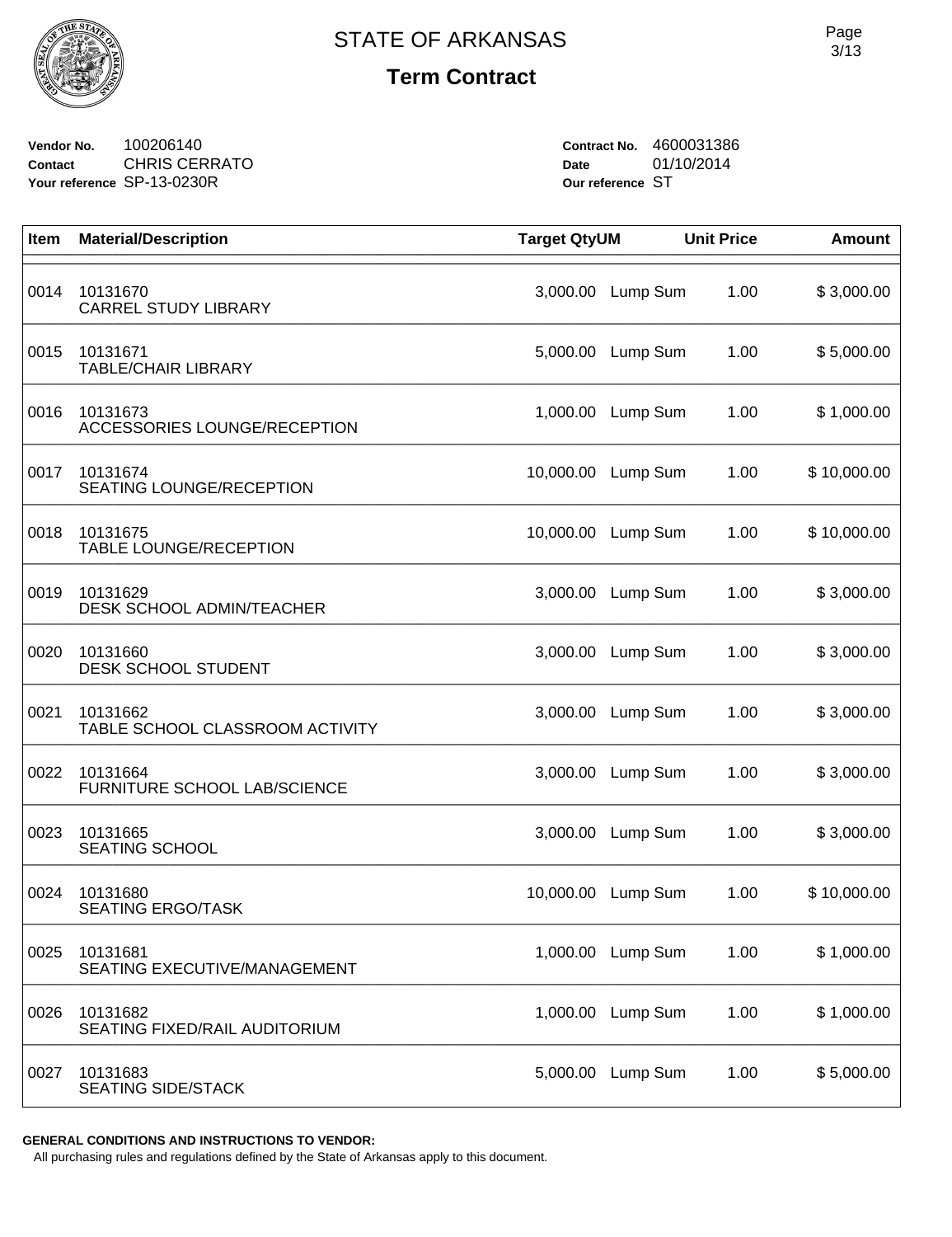

**Vendor No.** 100206140 **Contact** CHRIS CERRATO **Your reference** SP-13-0230R

**Contract No.** 4600031386 **Date** 01/10/2014 **Our reference** ST

| Item                                                                                                                                                                                                                                                                                                                                      | <b>Material/Description</b>                    | <b>Target QtyUM</b> |                   | <b>Unit Price</b> | <b>Amount</b> |  |
|-------------------------------------------------------------------------------------------------------------------------------------------------------------------------------------------------------------------------------------------------------------------------------------------------------------------------------------------|------------------------------------------------|---------------------|-------------------|-------------------|---------------|--|
| 0028                                                                                                                                                                                                                                                                                                                                      | 10131685<br><b>ACCESSORIES MODULAR SYSTEMS</b> |                     | 5,000.00 Lump Sum | 1.00              | \$5,000.00    |  |
| 0029                                                                                                                                                                                                                                                                                                                                      | 10131686<br>WALL MODULAR SYSTEMS FULL HEIGHT   | 5,000.00            | Lump Sum          | 1.00              | \$5,000.00    |  |
| 0030                                                                                                                                                                                                                                                                                                                                      | 10131687<br>FRAME/TILE MODULAR SYSTEMS         | 5,000.00            | Lump Sum          | 1.00              | \$5,000.00    |  |
| 0031                                                                                                                                                                                                                                                                                                                                      | 10131688<br>PANEL MODULAR SYSTEMS              | 100,000.00 Lump Sum |                   | 1.00              | \$100,000.00  |  |
| 0032                                                                                                                                                                                                                                                                                                                                      | 10131689<br>DESKING OPEN PLAN MODULAR SYSTEMS  | 100,000.00 Lump Sum |                   | 1.00              | \$100,000.00  |  |
| 0036                                                                                                                                                                                                                                                                                                                                      | 10131624<br>DESK SPECIALTY TECHNOLOGY SUPPORT  |                     | 500.00 Lump Sum   | 1.00              | \$500.00      |  |
| 0037                                                                                                                                                                                                                                                                                                                                      | 10131621<br>SUPPORT, KEYBOARD, TECHNOLOGY      | 500.00              | Lump Sum          | 1.00              | \$500.00      |  |
| 0038                                                                                                                                                                                                                                                                                                                                      | 10131622<br><b>LIGHTING TECHNOLOGY SUPPORT</b> | 500.00              | Lump Sum          | 1.00              | \$500.00      |  |
| 0039                                                                                                                                                                                                                                                                                                                                      | 10131623<br>MONITOR ARM TECHNOLOGY SUPPORT     | 500.00              | Lump Sum          | 1.00              | \$500.00      |  |
| <b>Estimated Net Value</b>                                                                                                                                                                                                                                                                                                                |                                                |                     |                   |                   | 325,000.00    |  |
| SECTION 1 - GENERAL INFORMATION                                                                                                                                                                                                                                                                                                           |                                                |                     |                   |                   |               |  |
| 1.1 INTRODUCTION: This is a non-mandatory statewide contract for the design, purchase, delivery and/or<br>assembly/set-up of Office Furniture including accessories, replacement parts and attachments including any and all<br>associated costs for delivery, set-up and debris removal including cartons and pallets from the premises. |                                                |                     |                   |                   |               |  |
| 1.2 COOPERATIVE PURCHASING PROGRAM PARTICIPATION: Arkansas' Purchasing Law provides that local                                                                                                                                                                                                                                            |                                                |                     |                   |                   |               |  |

public procurement units (counties, municipalities, school districts, certain nonprofit corporations, etc.) may participate in state purchasing contracts. The contractor therefore agrees to sell to Cooperative Purchasing Program participants at the option of the program participants. Unless otherwise stated, all standard and special terms and conditions listed within the contract must be equally applied to such participants.

**GENERAL CONDITIONS AND INSTRUCTIONS TO VENDOR:**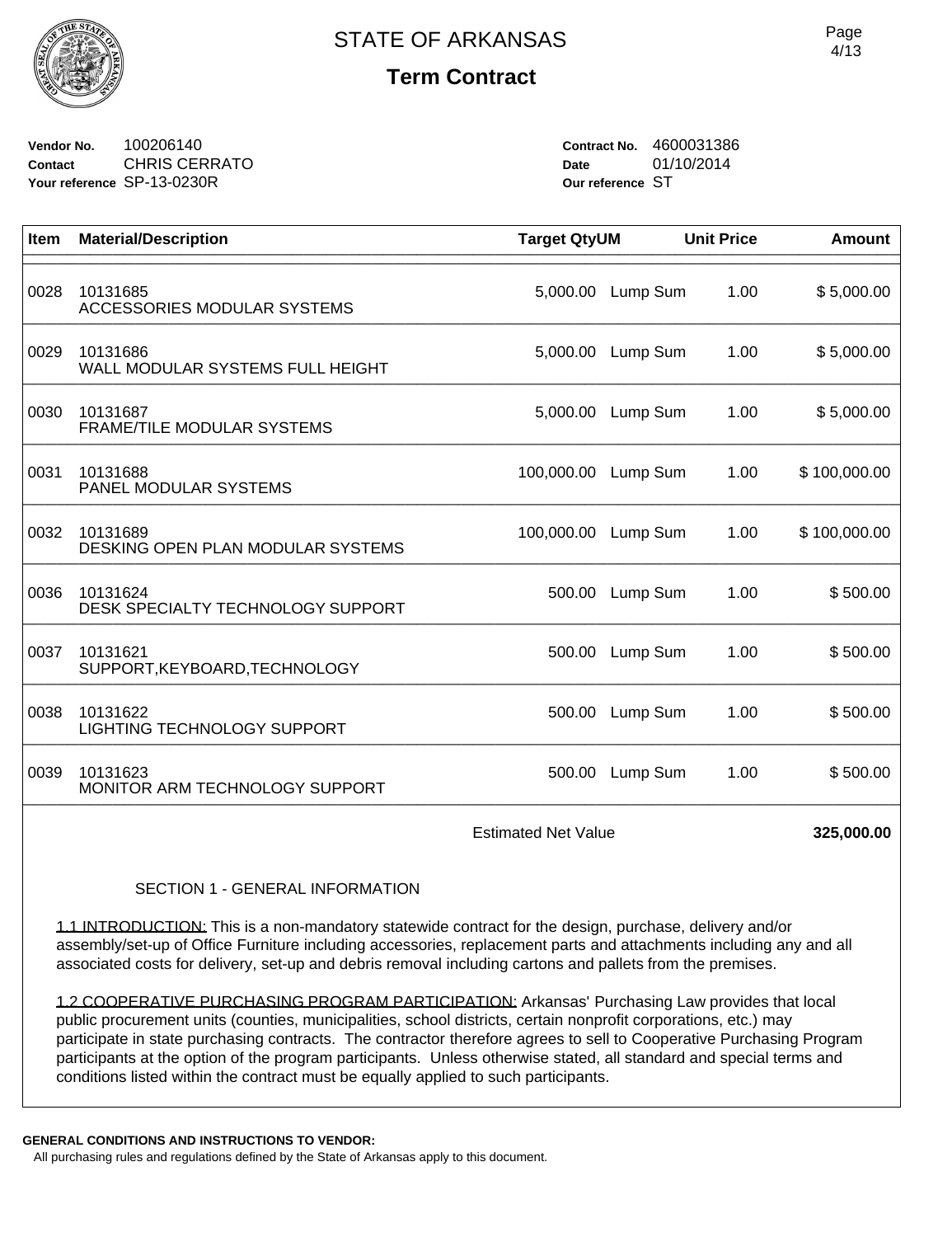**Term Contract**

**Vendor No.** 100206140 **Contact** CHRIS CERRATO **Your reference** SP-13-0230R

**Contract No.** 4600031386 **Date** 01/10/2014 **Our reference** ST

1.3 TYPE OF CONTRACT: The contract will be a one (1) year term contract from the date of award. Upon mutual agreement by the contractor and OSP, the contract may be renewed on a year-to-year basis, for up to (six (6)) additional (one year terms) or a portion thereof. In no event shall the total contract term be more than seven (7) years.

1.4 PAYMENT AND INVOICE PROVISIONS: An itemized invoice addressed to the ordering entity shall reference purchase order number, contract number, quantity, description, list and net unit price. Installation/Labor and any other ancillary charges will be shown as a separate line item on all quotes and invoices.

Payment will be made in accordance with applicable State of Arkansas accounting procedures upon acceptance by the Agency. The State may not be invoiced in advance of delivery and acceptance of any commodity. Payment will be made only after the contractor has successfully satisfied the state agency as to the goods purchased. Contractor should invoice agency by an itemized list of charges. Purchase Order Number and/or Contract Number should be referenced on each invoice.

1.5 RECORD RETENTION: The contractor shall be required to maintain all pertinent financial and accounting records and evidence pertaining to the contract in accordance with generally accepted principles of accounting and other procedures specified by the State of Arkansas. Access will be granted upon request, to State or Federal Government entities or any of their duly authorized representatives.

Financial and accounting records shall be made available, upon request, to the State of Arkansas' designee at any time during the contract period and any extension thereof, and for five (5) years from expiration date and final payment on the contract or extension thereof.

1.6 PRIME CONTRACTOR RESPONSIBILITY: The contractor will be required to assume prime contractor responsibility for the contract and will be the sole point of contact with regard to all commodities, services and support. The prime contractor may delegate facilitation of contract orders to their "Authorized/Certified Dealers" only. This delegation will in no way relieve the contractor of any contractual obligations set forth in this Contract Award.

# 1.7 CONTRACT INFORMATION<br>1 The State of Arkansas r

- The State of Arkansas may not contract with another party:
	- a. Upon default, to pay all sums to become due under a contract.
	- b. To pay damages, legal expenses or other costs and expenses of any party.
	- c. To conduct litigation in a place other than Pulaski County, Arkansas
	- d. To agree to any provision of a contract; which violates the laws or constitution of the State of Arkansas.
- 2. A party wishing to contract with the State of Arkansas should:
- a. Remove any language from its contract which grants to it any remedies other than:
	- i. The right to possession.
	- ii. The right to accrued payments.
	- iii. The right to expenses of de-installation.
	- iv. The right to expenses of repair to return the equipment to normal working

order, normal wear and tear excluded.

v. The right to recover only amounts due at the time of repossession

# **GENERAL CONDITIONS AND INSTRUCTIONS TO VENDOR:**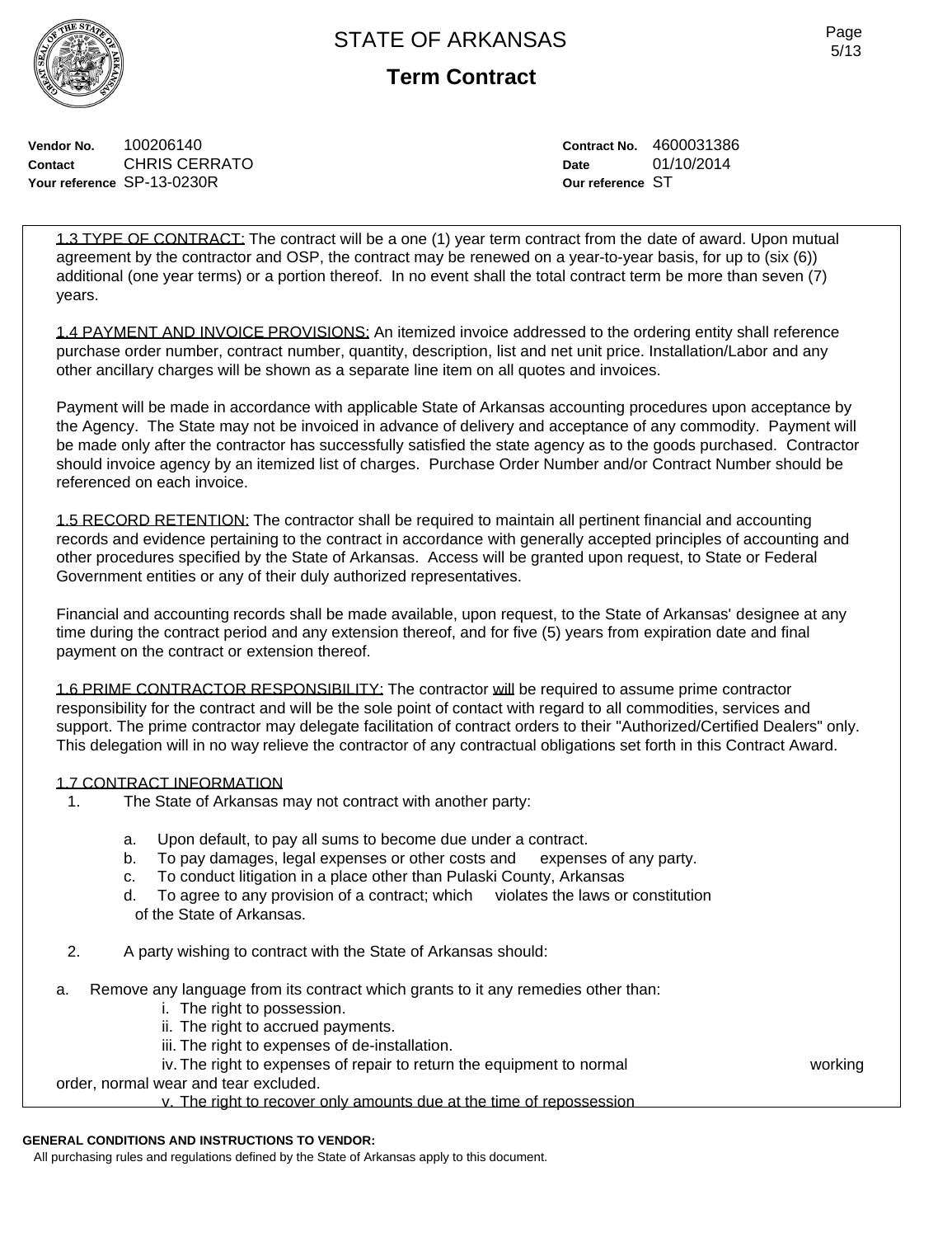**Term Contract**

**Vendor No.** 100206140 **Contact** CHRIS CERRATO **Your reference** SP-13-0230R

**Contract No.** 4600031386 **Date** 01/10/2014 **Our reference** ST

and any unamortized nonrecurring cost as allowed by Arkansas Law.

b. Include in its contract that the laws of the State of Arkansas govern the contract.

c. Acknowledge that contracts become effective when awarded by the State Procurement Official.

1.8 CONDITIONS OF CONTRACT: The contractor shall at all times observe and comply with federal and State laws, local laws, ordinances, orders, and regulations existing at the time of or enacted subsequent to the execution of this contract which in any manner affect the completion of the work. The contractor shall indemnify and save harmless the agency and all its officers, representatives, agents, and employees against any claim or liability arising from or based upon the violation of any such law, ordinance, regulation, order or decree by an employee, representative, or subcontractor of the contractor.

1.9 STATEMENT OF LIABILITY: The State will demonstrate reasonable care but shall not be liable in the event of loss, destruction, or theft of contractor-owned items to be delivered or to be used in the installation of deliverables. The contractor is required to retain total liability until the deliverables have been accepted by the "authorized agency official." At no time will the State be responsible for or accept liability for any contractor-owned items.

1.10 AWARD RESPONSIBILITY: The State Procurement Official will be responsible for award and administration of any resulting contract.

1.11 DELEGATION AND/OR ASSIGNMENT: The contractor shall not assign the contract in whole or in part or any payment arising there from without the prior written consent of the State Procurement Official. The contractor may delegate facilitation of contract orders to their "Authorized/Certified Dealers" only. This delegation will in no way relieve the contractor of any contractual obligations set forth in this Contract Award.

1.12 DISCOUNT CHANGE CLAUSE: The contractor may offer larger discount percentages for products, accessories, replacement parts and attachments at any time during the contract term.

1.13 LENGTH OF PRICE GUARANTEE: Discount percentages shall be firm for the term of the contract.

1.14 DELIVERY: FOB DESTINATION, INSIDE DELIVERY, FREIGHT PAID: Whenever possible, contractors should give the ordering entities 3 working days prior notice of any deliveries and/or installations. Furniture contractors will not be responsible for the removal/moving of existing furnishings unless requested by the ordering entity. Contractors should verify site readiness prior to delivery. All deliveries will be made during normal working hours unless otherwise arranged with the ordering entity. Contractor will communicate any scheduling delays and/or changes immediately. Agencies will not be responsible for any freight damage, concealed or otherwise.

1.15 SPECIAL DELIVERY INSTRUCTIONS: All shipments will be FOB destination (as specified on Ordering Entity Purchase Order).

# **Delivery/Installation Instructions:**

Due to the varying locations and circumstances involved in deliveries and installations, all deliveries and installations will be quoted on a project by project basis.

All installation, labor, and or delivery charges must be shown as a separate line item on quotes and invoices.

One of the following delivery methods must be specified on every Agency Purchase Order:

# **GENERAL CONDITIONS AND INSTRUCTIONS TO VENDOR:**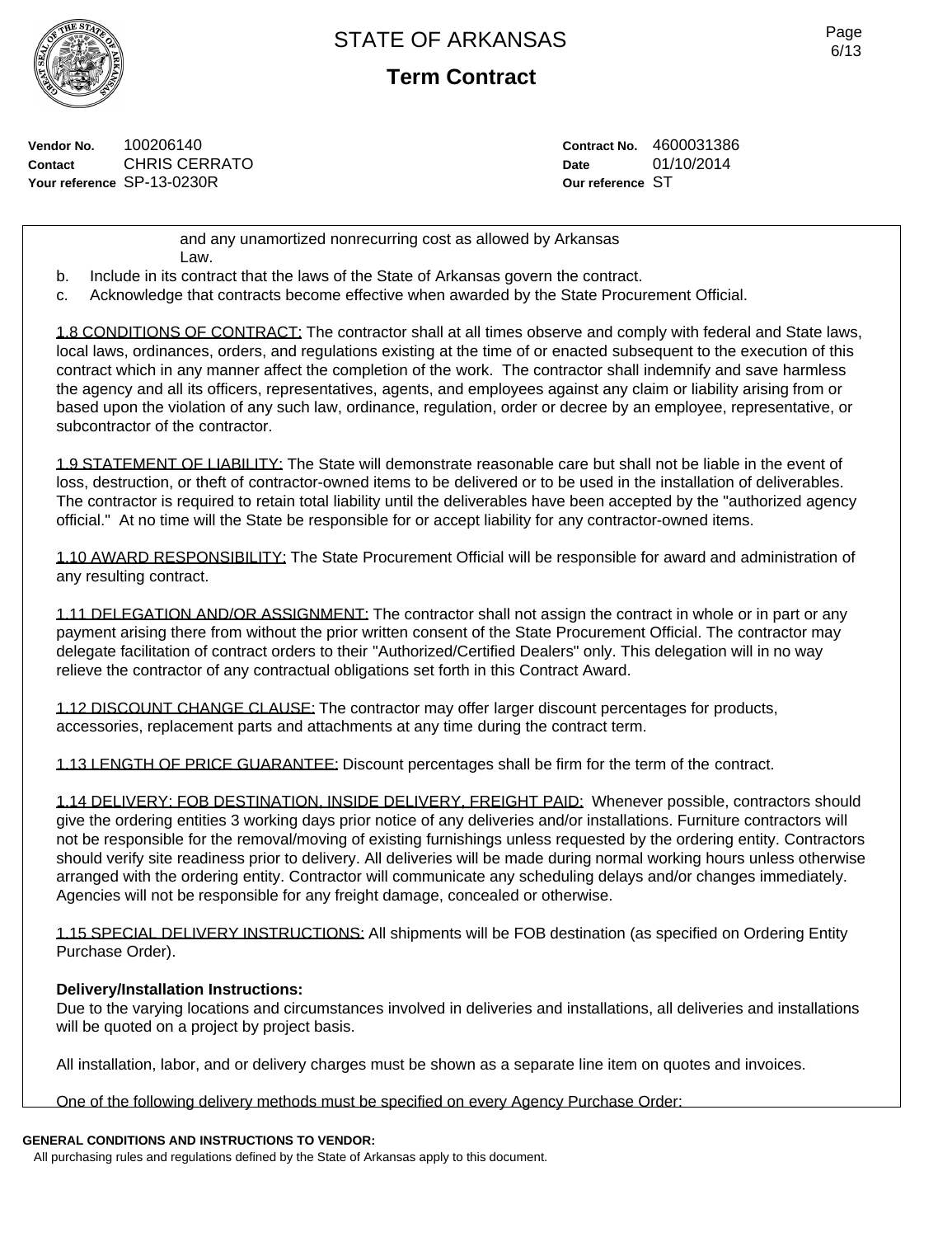**Term Contract**

**Vendor No.** 100206140 **Contact** CHRIS CERRATO **Your reference** SP-13-0230R

**Contract No.** 4600031386 **Date** 01/10/2014 **Our reference** ST

(1) Drop Shipped: Off loaded by carrier to an Agency loading dock or designated area. There will be no charge to the ordering Agency for this delivery method.

(2) Inside Delivery: Off loaded, un-boxed/wrapped and placed in pre-determined locations within the building. Contractor will be responsible for the removal of any trash, packaging materials, and cartons associated with the delivery.

(3) Delivered and Installed: Off loaded, and installed. Installation shall include but not limited to; any and all labor, material, and tools necessary to install furniture in accordance with approved plans and specifications and/or the direction of authorized agency personnel. The installation company will be responsible for the removal of any trash, packing material, and cartons associated with their installation.

The contractor/installation company will repair/replace (to the satisfaction of the ordering entity) any damage to the building or its contents that they (the contractor) caused in the course of their work. This includes but is not limited to: walls, floors, floor coverings, ceilings, elevators, doors, doorways, and any existing fixtures and furniture. The agency may withhold payment until repairs are satisfactorily completed.

1.16 ACCEPTANCE STANDARDS: Inspection and acceptance/rejection of products shall be made within thirty (30) days of receipt or upon completion of installation should that installation period extend beyond thirty (30) days. Ordering entity shall have the option to return any products within the thirty (30) days.

Return Requirements: Ordering entity shall coordinate returns with the Contractor. Upon notification by the ordering entity of a duplicate shipment, over-shipment or shipment in poor condition, the products must be promptly removed at the contractor and/or dealer's expense. Ordering entities reserve the right to return products for defects in material and/or workmanship. In the event of product return, the ordering entity reserves the right to accept either a full refund for the returned product or a replacement of the product.

Performance Requirements: The ordering entity reserves the right to inspect and verify that all deliveries are in accordance with specifications, both at the point of delivery and at the point of use. For orders that specify an "authorized party" to receive and inspect deliveries and/or installations, acceptance and inspection procedures must be performed by the "authorized party" to be considered and accepted by the ordering entity. Products inspected at the time of use are subject to refusal and return requirements for issues of quality such as defects in manufacturing and/or workmanship. Products will not be considered accepted by the ordering entity until the installation is complete for the applicable products.

**1.17 CANCELLATION:** In the event the State no longer needs the service or commodity specified in the contract or purchase order due to program changes, changes in laws, rules, or regulations, relocation of offices, or lack of appropriated funding, the State may cancel the contract or purchase order by giving the contractor written notice of such cancellation thirty (30) days prior to the date of cancellation.

# **SECTION 2 - SPECIFIC REQUIREMENTS**

2.1 QUALITY: The items must be in conformance with normal industry standards as specified within this Contract Award.

### **GENERAL CONDITIONS AND INSTRUCTIONS TO VENDOR:**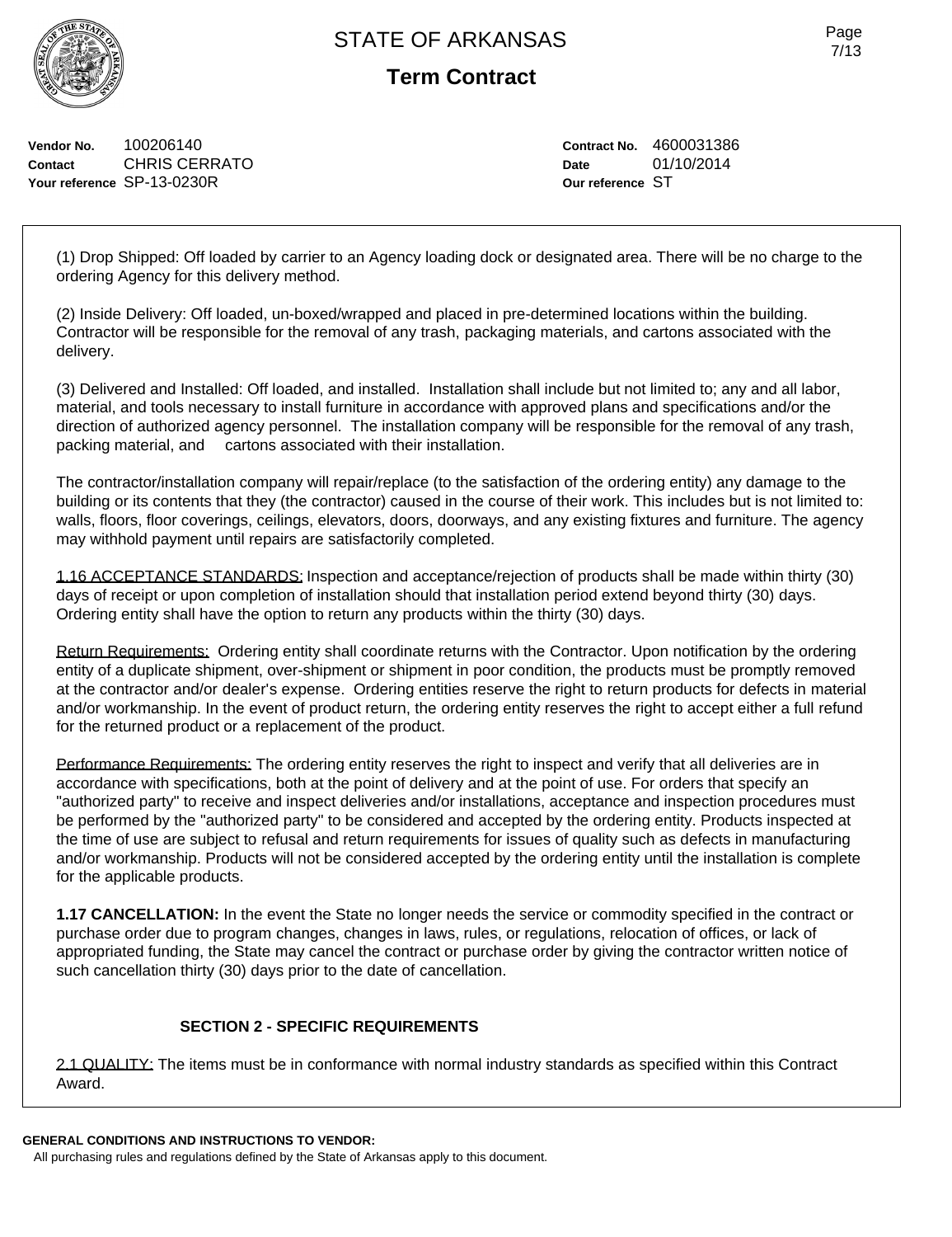**Term Contract**

**Vendor No.** 100206140 **Contact** CHRIS CERRATO **Your reference** SP-13-0230R

**Contract No.** 4600031386 **Date** 01/10/2014 **Our reference** ST

**2.2 GUIDELINES:** The Office of State Procurement adheres to all guidelines set forth by the State and Federal Government concerning The Americans with Disabilities Act (ADA) as well as all mandated fire codes.

2.3 ORDERING PROCEDURE: Orders placed against this contract may be in the form of an agency issued purchase order on an as-required basis. Or an agency may also use the Arkansas State Purchasing Card (P-Card) to purchase furniture.

2.4 QUANTITY BASIS OF CONTRACT - NO GUARANTEED QUANTITIES: The contract established has no guarantee of any specific quantity and the State is obligated only to buy that quantity which is needed by its agencies.

2.5 MINIMUM ORDER QUANTITY: The State makes no commitment to purchase any minimum or maximum quantity, or dollar volume of products from the selected suppliers. Utilization of this agreement will be on an as needed basis by State Agencies and/or Cooperative Participants, Cities, Counties, Schools K-12, Colleges and Universities. The State will award to multiple suppliers; however, the State reserves the right to purchase like and similar products from other suppliers as necessary to meet operational requirements.

Note: Issuance of an award does not guarantee an order.

2.6 Reporting Requirements: The product manufacturer agrees to provide a yearly sales report to the Office of State Procurement. This report is due on the 15th of July following the year's activity. The report **must** include the total sales of all furniture orders against the contract. The report should include the following: reporting time period, manufacturer/dealer name, furniture category, quantity and dollar value of each item sold, and the name of the purchasing entity.

Note: OSP reserves the right to request a sales report on an as-needed basis.

Email report to: osp-furniture@dfa.arkansas.gov

2.7 FURNITURE CLASSIFICATIONS: Furniture classifications include but not limited to: Cafeteria, Dormitory, Library Shelving and Library Related, Lounge, Systems (Modular), School (Classroom), Freestanding, Seating, Filing Systems and Equipment, and Technology Support.

# 2.8 GENERAL DEFINITION OF PRODUCTS:

## **Item 1: Cafeteria Furniture**

- · Mobile tables on rollers with or without benches or stools.
- · Round and rectangular cafeteria tables without benches or stools.

# **Item 2: Dormitory Furniture**

· Metal, wood, or wood clad metal wardrobes, beds and mattresses, night stands, chest of drawers, and single pedestal dormitory student desks with keyboard or center drawers.

# **Item 3: Library Shelving and Library Related Furniture**

# **GENERAL CONDITIONS AND INSTRUCTIONS TO VENDOR:**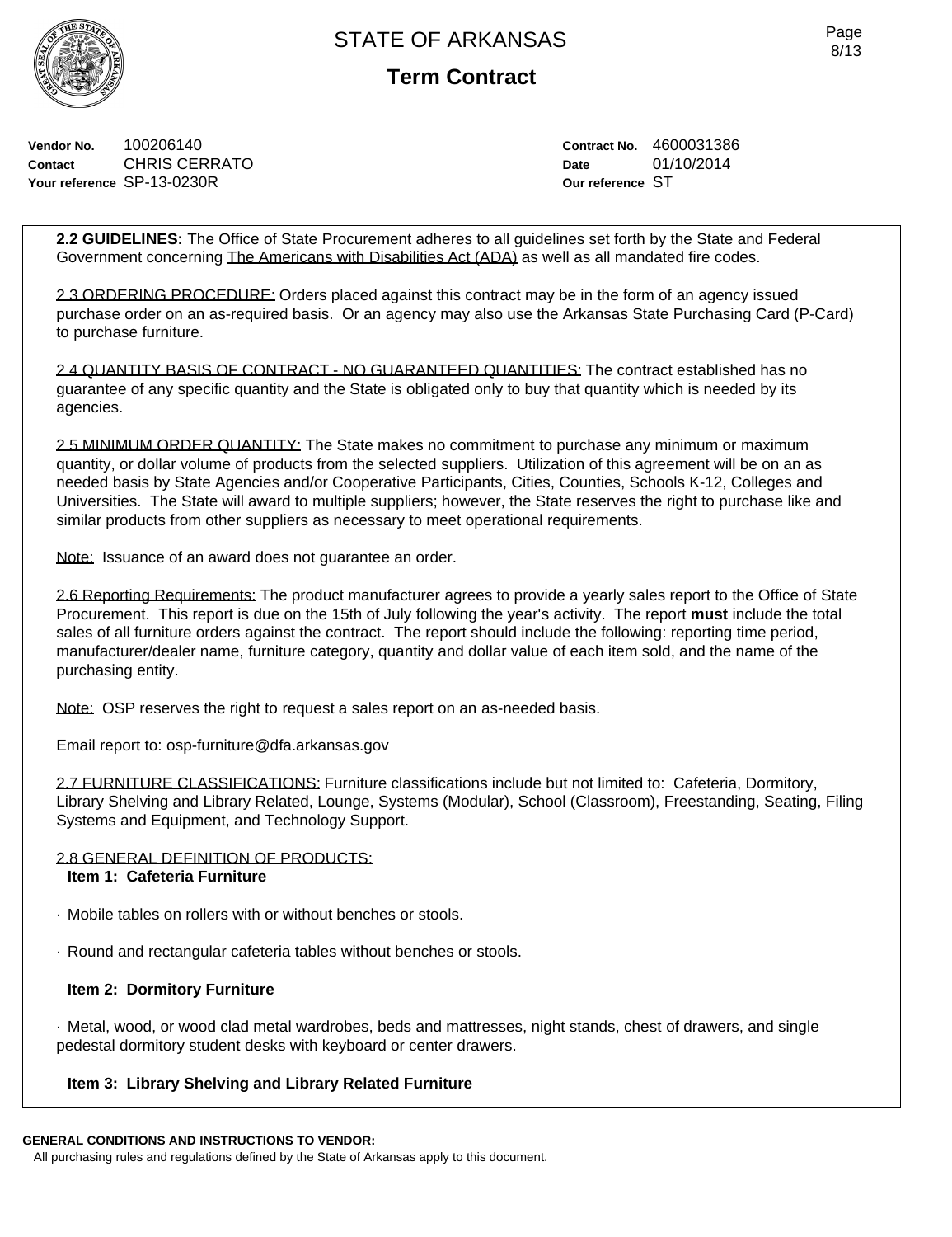**Term Contract**

**Vendor No.** 100206140 **Contact** CHRIS CERRATO **Your reference** SP-13-0230R

**Contract No.** 4600031386 **Date** 01/10/2014 **Our reference** ST

· Cantilever, reversed cantilever, four post library shelving (all of which include mobile shelving), and end panels for covering end of panels.

· Library Related Furniture, which includes but not limited to: book trucks, circulation desks, library tables, card catalogs, study carrels, storage cabinets, periodical racks, dictionary stands, and display cases.

## **Item 4: Lounge Furniture**

· Upholstered wood, metal, or rotationally molded lounge seating which includes but not limited to: (lounge chairs, recliners, love seats, sofas, and assemblies and replacements only).

· Complimentary tables, benches, and ottomans for lounge seating. Manufacturers must have lounge seating to match tables, benches and ottomans.

· Upholstered wood or metal multiple seating, ganging seating, and tandem seating.

## **Item 5: Systems Furniture (Modular)**

· A complete and comprehensive catalog of all systems furniture, including modular work stations, lines and accessories.

· Metal, wood or laminate modular furniture, these can include complimentary components such as keyboard drawers, task lights, tack boards, etc. and storage units.

## **Item 6: School Furniture (Classroom)**

· Student desk, chair desks, tablet arm chairs and stools.

- · Single unit pedestal teacher's desks
- · Study carrels and storage cabinets
- · Stacking chairs, student chairs and folding chairs

· Classroom activity, computer, folding, training tables and accessories, such as, ganging devices, electrical/data components and storage dollies.

## **Item 7: Freestanding/Casegoods Furniture**

- · A complete and comprehensive catalog of all case goods, furniture, (including folding and mobile) desks and tables.
- · Conference room tables, lecterns, media cabinets, storage cabinets and presentation boards

## **Item 8: Seating**

- · A complete and comprehensive catalog of chairs, auditorium and general seating.
- · Wood, metal or ergonomic seating which may include but limited to: executive, managerial, task, operational,

## **GENERAL CONDITIONS AND INSTRUCTIONS TO VENDOR:**

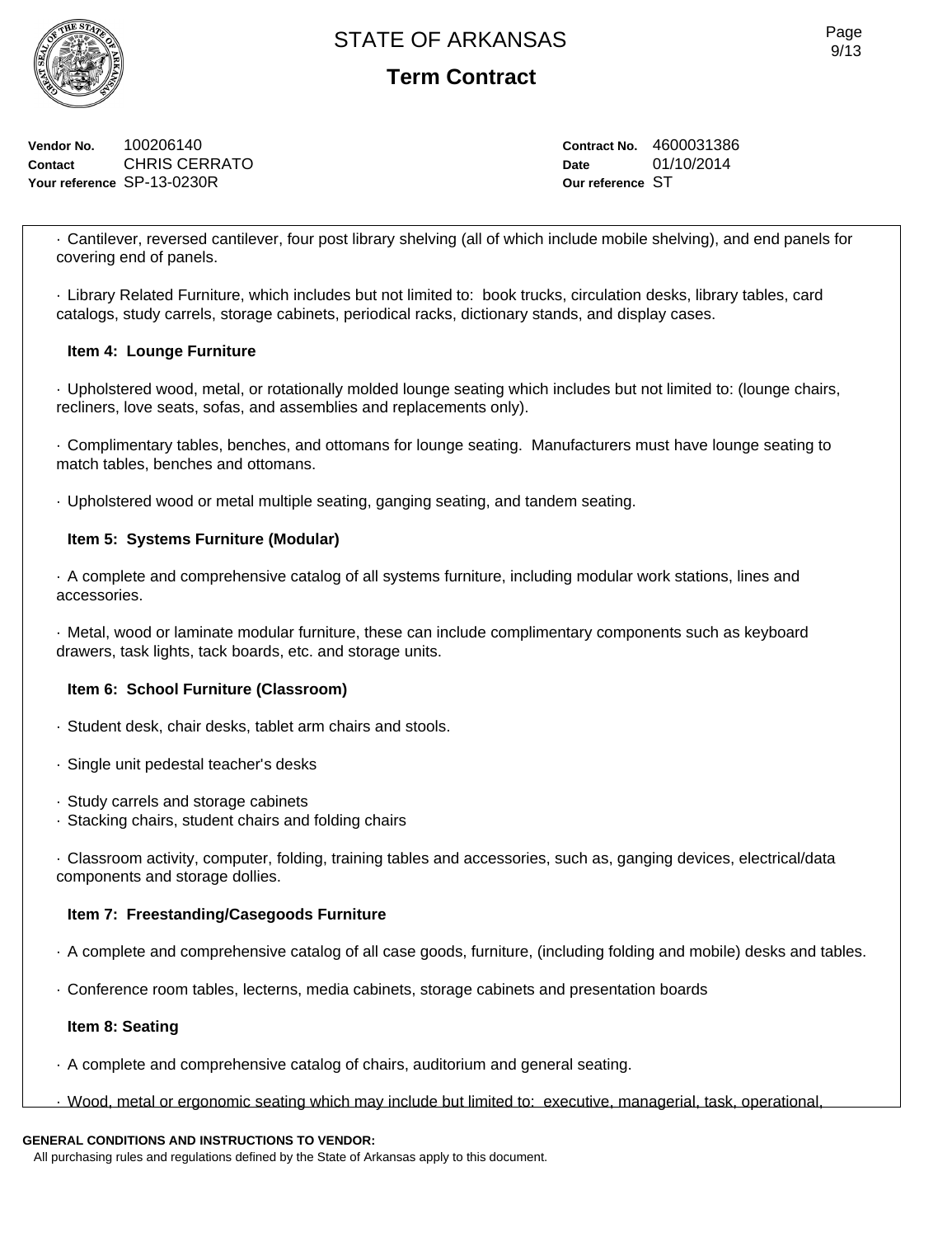

**Term Contract**

**Vendor No.** 100206140 **Contact** CHRIS CERRATO **Your reference** SP-13-0230R

**Contract No.** 4600031386 **Date** 01/10/2014 **Our reference** ST

stools, side, occasional, stacking, conference, and theater type seating.

· Products must meet or exceed ANSI/BIFMA requirements.

## **Item 9: Filing Systems and Equipment**

· A complete and comprehensive catalog of filing systems including vertical and lateral files, bookcases, mobile cabinets and freestanding file cabinets.

## **Item 10: Technology Support Furniture**

· A complete and comprehensive catalog of technology support furniture to support technology based learning environments.

**ANY PERMANENT FURNITURE INSTALLATION** for State Agencies as well as requested space alterations, attached fixtures, furnishings and erected additions must have Arkansas Building Authority (ABA) approval if:

- **(a)** The building is owned by ABA and/or
- **(b)** The product and installation exceeds the sum of \$20,000.00. (Excluding ABA exempt agencies)

Note: the Americans with Disabilities ACT and the Arkansas *Fire Codes* must be adhered to as set forth by local and federal guidelines by the ordering entity and the contractor.

Codes, Permits, Licenses for Permanent Installation:

The contractor must comply with all State mandatory licensing requirements prior to installation. Questions on licensing requirements should be directed to the State Licensing Board. Contractor must furnish and install all furniture and materials in compliance with all applicable codes, whether local, state, or federal; and that all permits or licenses required for installation will be obtained without cost to the State.

**2.9 PRODUCT MANUFACTURER'S SUPPLIERS:** Only those dealers/distributors listed by the manufacturer will be considered authorized to act on behalf of the Product Manufacturer.

2.10 CONTRACT RENEWAL PERIOD: FURNITURE ADDITIONS/DELETIONS: Contractors wishing to make furniture additions/changes to their contract during the contract period should be aware of the following:

additions/changes will be allowed only once during a contract period. No changes to discount percentages are allowed during this contract period.

Additions/changes must be submitted during the contract renewal period.

When requesting additions and/or changes; contractor shall submit a request either by letter or via email which shall include a list of all items being proposed for addition and/or change.

Contractor shall submit all required documents supporting any new items.

Product literature for all new items shall also be submitted with the request.

## **GENERAL CONDITIONS AND INSTRUCTIONS TO VENDOR:**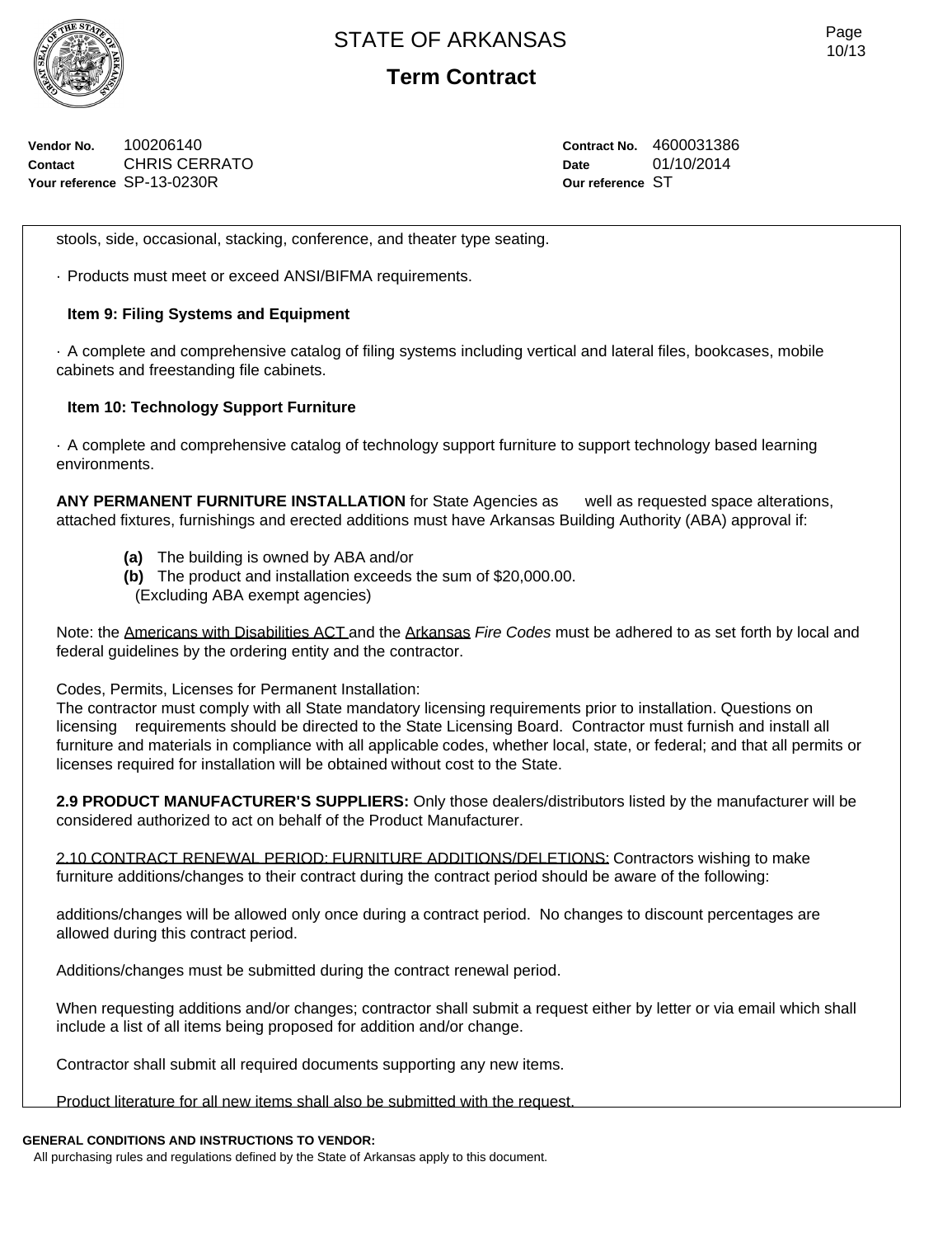

**Term Contract**

**Vendor No.** 100206140 **Contact** CHRIS CERRATO **Your reference** SP-13-0230R

**Contract No.** 4600031386 **Date** 01/10/2014 **Our reference** ST

Contractor is responsible for submitting a complete name, address, email address, phone and fax numbers when a new dealer is added.

2.11 PRICE LISTS AND PRODUCT INFORMATION: Contractors should provide an electronic version of the proposed price list in an Excel format or pdf on a jump drive. Also provide a dealer list, if applicable in an Excel format with "read and write" capabilities on the same jump drive. No costs or expenses associated with providing this information in the required format shall be charged to the State of Arkansas. At the time of contract renewal contractor will furnish OSP with an updated dealer list and published price list.

2.12 LITERATURE: The manufacturer/dealer shall furnish price lists, catalogs, and description literature upon request by any using entity, and at no cost to the entity.

2.13 SPECIAL PACKAGING: Items shall be packaged and cartoned so as to protect the contents from damage during shipment, handling and storage. Shipping container shall have a label with the following information:

Name of Receiving Agency Agency Purchase Order Number Name of Supplier Item Description of Contents Manufacturer Name Model Name and Number

2.14 WARRANTY: Minimum acceptable warranty will be for a period of one year from the date of product acceptance by the ordering entity. Warranty shall cover defects in material and workmanship and shall cover all costs associated with the repair or replacement of defective items including labor, parts, transportation costs, travel time and expense, and any other costs associated with such repair or replacement.

If anytime during the first (1) year warranty period the product does not perform in accordance to manufacturer's specification, the successful contractor will be notified in writing. The contractor shall pick up the product at the contractor's expense, and replace with product that meets or exceeds prior assembled product. Should product performance remain unacceptable to ordering entity, entity may request a full return of the purchase price (including taxes).

2.15 ORDER CANCELLATION: Users of this contract are advised that orders (all or part) cancelled or returned after acceptance of requested merchandise will be subject to a restocking fee of ten percent (10%) of the invoice amount (not to exceed \$500.00 per order) plus return freight charges. The amount authorized for payment of return freight will, in no instance, be more than original delivery charges documented by carrier. These charges may be applied, at the option of the supplier, to those orders which have been accepted. Orders cancelled prior to shipment or acceptance by ordering entity from the manufacturer will not be assessed charges.

**GENERAL CONDITIONS AND INSTRUCTIONS TO VENDOR:** All purchasing rules and regulations defined by the State of Arkansas apply to this document.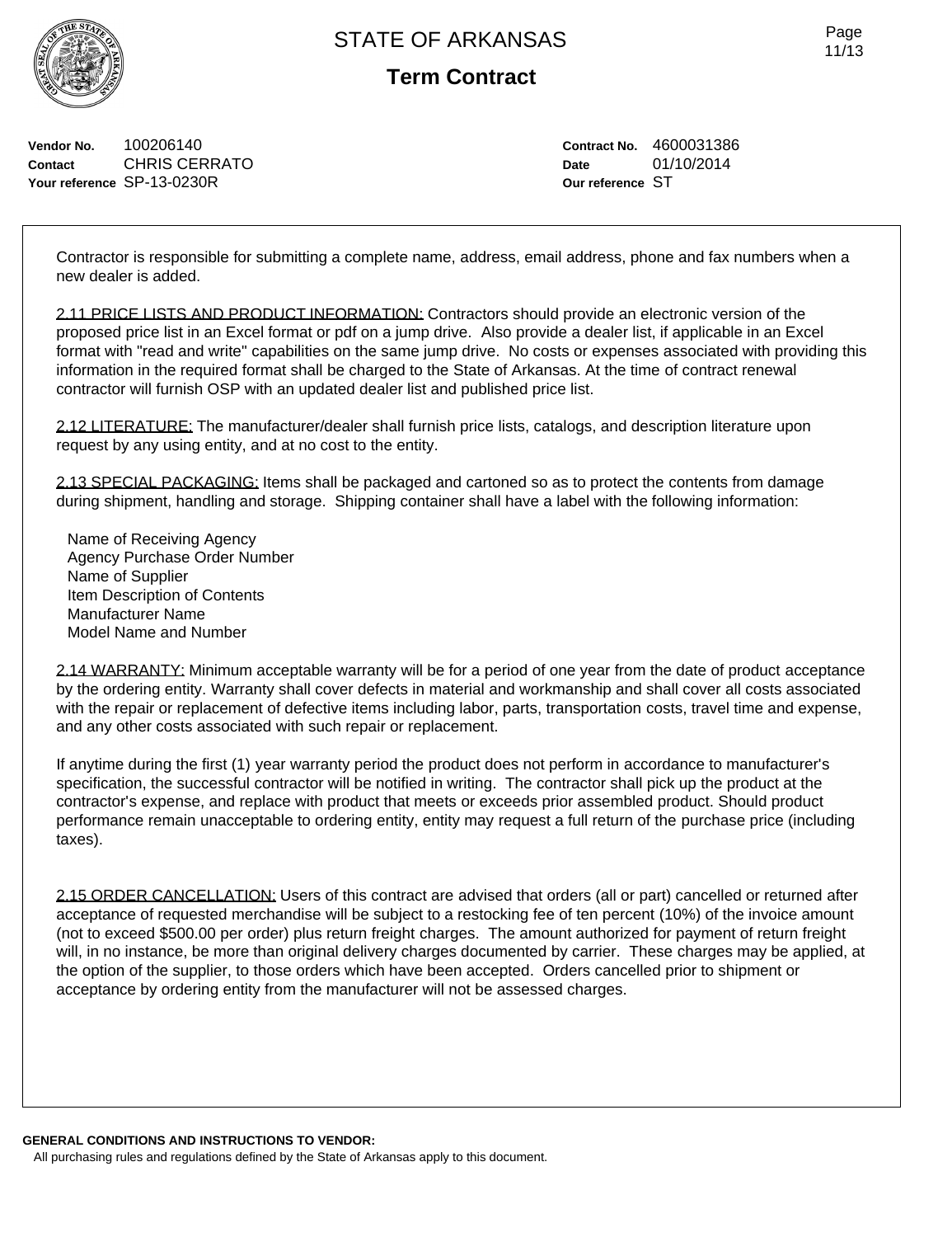

**Vendor No.** 100206140 **Contact** CHRIS CERRATO **Your reference** SP-13-0230R

## **TERMS AND CONDITIONS**

1. GENERAL: All terms and conditions stated in the invitation for bid govern this contract

2. PRICES: Prices are firm and not subject to escalation, unless otherwise specified in the invitation for bid.

3. DISCOUNTS: All cash discounts offered will be taken if earned.

4. TAXES: Most state agencies must pay state sales tax. Before billing, the contractor should contact the ordering agency to find out if that agency must pay sales tax. Itemize state sales tax when applicable on invoices.

5. BRAND NAME REFERENCES: The contractor guarantees that the commodity delivered is the same as specified in the bid.

6. GUARANTY: All items delivered are to be newly manufactured, in first- class condition, latest model and design, including, where applicable, containers suitable for shipment and storage unless otherwise indicated in the bid invitation. The contractor guarantees that everything furnished hereunder will be free from defects in design, workmanship, and material; that if sold by drawing, sample or specification, it will conform thereto and will serve the function for which furnished. The contractor further guarantees that if the items furnished hereunder are to be installed by the contractor, such items will function properly when installed. The contractor also guarantees that all applicable laws have been complied with relating to construction, packaging, labeling, and registration. The contractor's obligations under this paragraph shall survive for a period of one year from the date of delivery, unless otherwise specified in the invitation for bid.

7. AWARD: This contract award does not authorize shipment. Shipment against this contract is authorized by the receipt of a purchase order from the ordering agency. A written purchase order mailed or otherwise furnished to the contractor results in a binding obligation without further action by either party.

8. DELIVERY: The term of the contract is shown on the face of the contract award. The contractor is required to supply the state's needs during this term. The number of days required to place the commodity in the receiving agency's designated location under normal conditions is also shown. Consistent failure to meet delivery without a valid reason may cause removal from the bidders' list or suspension of eligibility for award.

9. BACK ORDERS OR DELAY IN DELIVERY: Back orders or failure to deliver within the time required may be default of the contract. The contractor must give written notice to the Office of State Procurement and ordering agency of the reason and the expected delivery date. If the reason is not acceptable, the contractor is in default. The Office of State Procurement has the right to extend delivery if reasons appear valid. If the date is not acceptable, the agency may buy elsewhere.

10. DELIVERY REQUIREMENTS: No substitutions or cancellations are permitted without written approval of the Office of State Procurement. Delivery shall be made during agency work hours only, 8:00 a.m. to 4:30 p.m., unless prior approval for other delivery has been obtained from the agency. Packing memoranda shall be enclosed with each shipment.

### **GENERAL CONDITIONS AND INSTRUCTIONS TO VENDOR:**